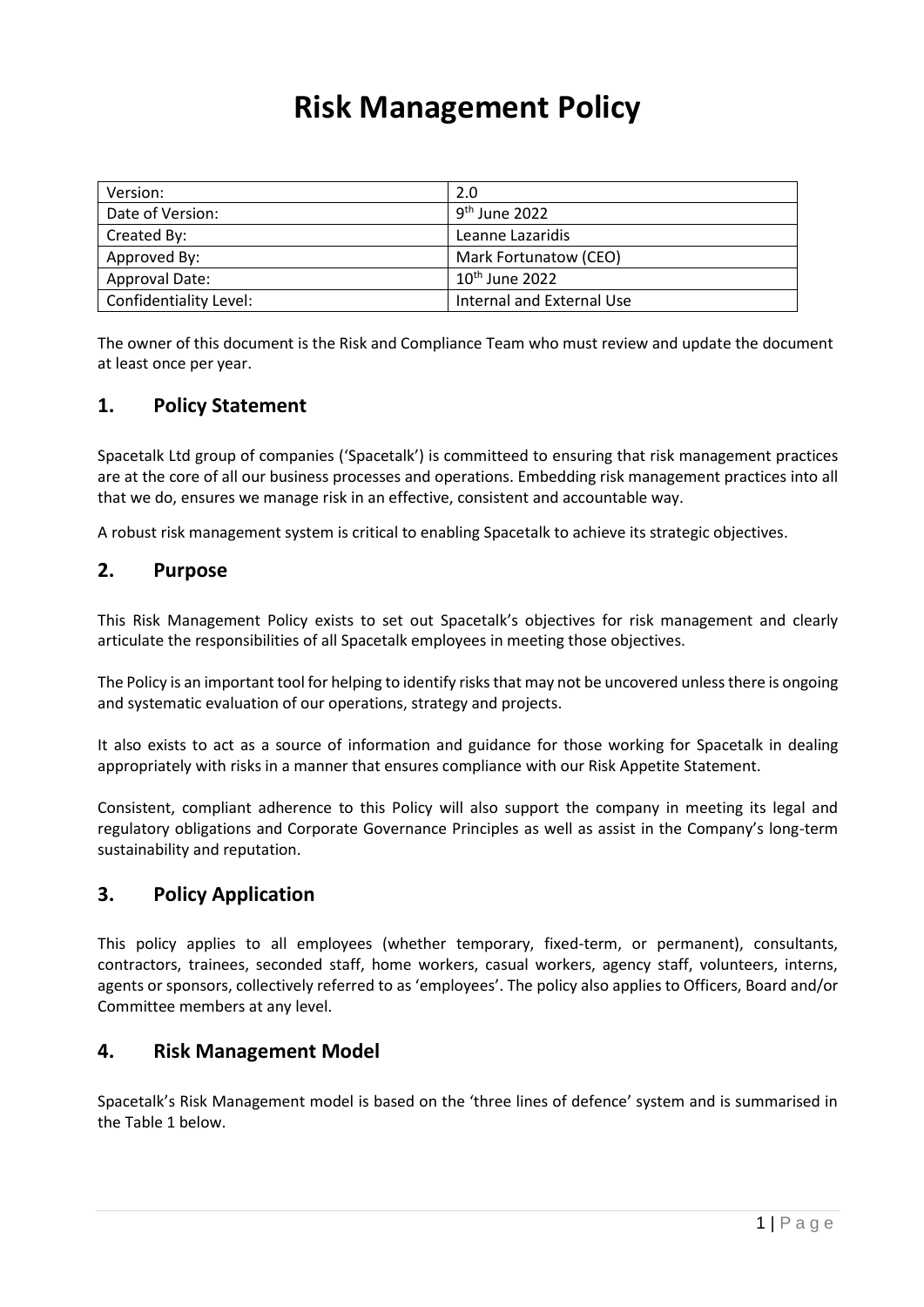

**Table 1: Risk Management Model**

In addition to this model, the formal enterprise level risk and compliance management functions are to be undertaken in accordance with the following procedure, taking into account relevant policies, procedures and business practices and ensuring consultation with all internal and external stakeholders as necessary:

## **4.1 Risk Identification**

The identification of risks means discovering what could cause harm in the context of our Company.

Risk identification can occur at any level of the organisation and within any department. Our external stakeholders or advisors may also identify risks relevant to our Company.

Risk identification can occur through planned audits and reviews or can be identified through the evaluation of day-to-day activities and problems.

Risk identification is a critical element of project or strategy planning and can assist in the success of a goal, product or strategic journey.

In the event of risk identification, consultation with the risk and compliance team will ensure a central point for the triaging and documentation of risks.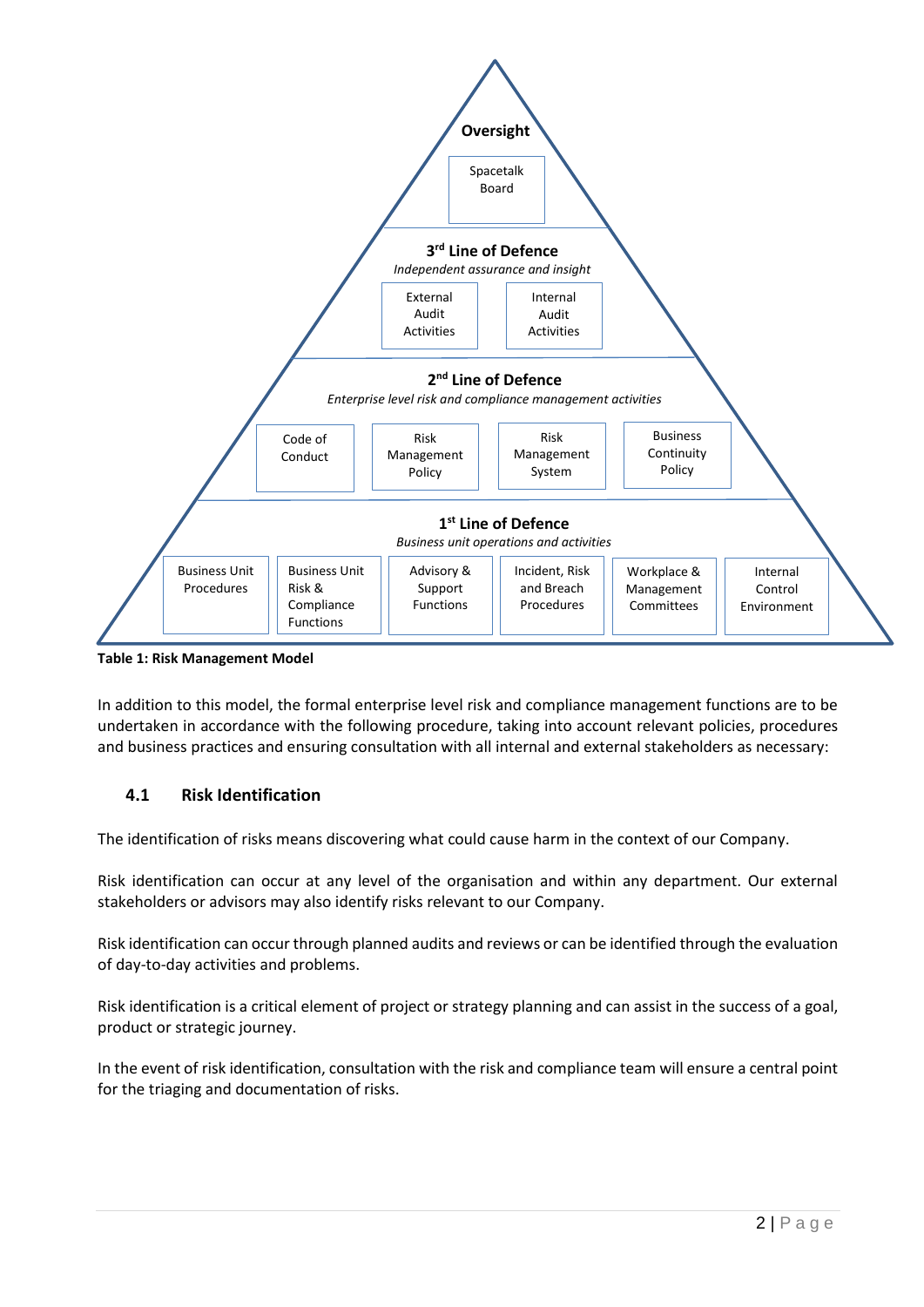## **4.2 Risk Analysis**

Simply put, risk analysis is the process of understanding the likelihood of a risk causing harm and how serious it could be.

In making this analysis, individuals will need to outline the:

- **Causes:** Origin of the risk and/or systems and mechanisms that fail;
- **IMPACTE:** Consequences or outcomes that the Company can expect if the risk eventuates;
- **Existing Treatments:** Existing treatments that are in place, which may include business practices or administrative policies and procedures;
- **Likelihood rating:** Chance that the risk will occur;
- **Consequence Rating:** Extent to which the risk will affect the Company; and
- **Risk Rating:** The product of the consequence rating and likelihood rating, which defines the magnitude of the risk.

Considering the existing treatments in place, staff will use Table 2 (below) to determine the risk rating. Staff will need to consider the likelihood of the risk occurring (ranging from 'rare' to 'almost certain') and the consequence if the risk is realised (ranging from 'insignificant' to 'catastrophic').

| <b>Likelihood Rating</b> | <b>Consequence Rating</b> |              |                 |              |              |  |
|--------------------------|---------------------------|--------------|-----------------|--------------|--------------|--|
|                          | Insignificant             | <b>Minor</b> | <b>Moderate</b> | <b>Major</b> | Catastrophic |  |
| <b>Almost</b><br>Certain | Moderate                  | Moderate     | <b>High</b>     | <b>High</b>  | <b>High</b>  |  |
| Likely                   | <b>Moderate</b>           | Moderate     | Moderate        | <b>High</b>  | <b>High</b>  |  |
| <b>Moderate</b>          | Low                       | Moderate     | Moderate        | Moderate     | <b>High</b>  |  |
| <b>Unlikely</b>          | Low                       | Low          | Moderate        | Moderate     | Moderate     |  |
| Rare                     | Low                       | Low          | Low             | Moderate     | Moderate     |  |

**Table 2: Risk Rating Table**

#### **4.3 Risk Treatment**

Risk treatment is a key element of risk management and works to prevent and/or mitigate Company risks.

In implementing risk treatments, individuals will need to consider both existing and future treatments and that they are proportionate to and indicative of the relevant risk rating.

Consideration must be placed on implementing the most effective control measure that is reasonably practicable in the circumstances to achieve at a minimum, the predetermined acceptable levels of risk on the Company's Risk Appetite Statement.

Specifically, individuals are required to consider and document:

- **Existing Treatments:** Treatments currently in place to prevent and/or mitigate the risk event.
- **Future Treatments:** Treatments that will further prevent and/or mitigate the risk event. This includes treatments that will be implemented either in the short-term or long-term. Once a future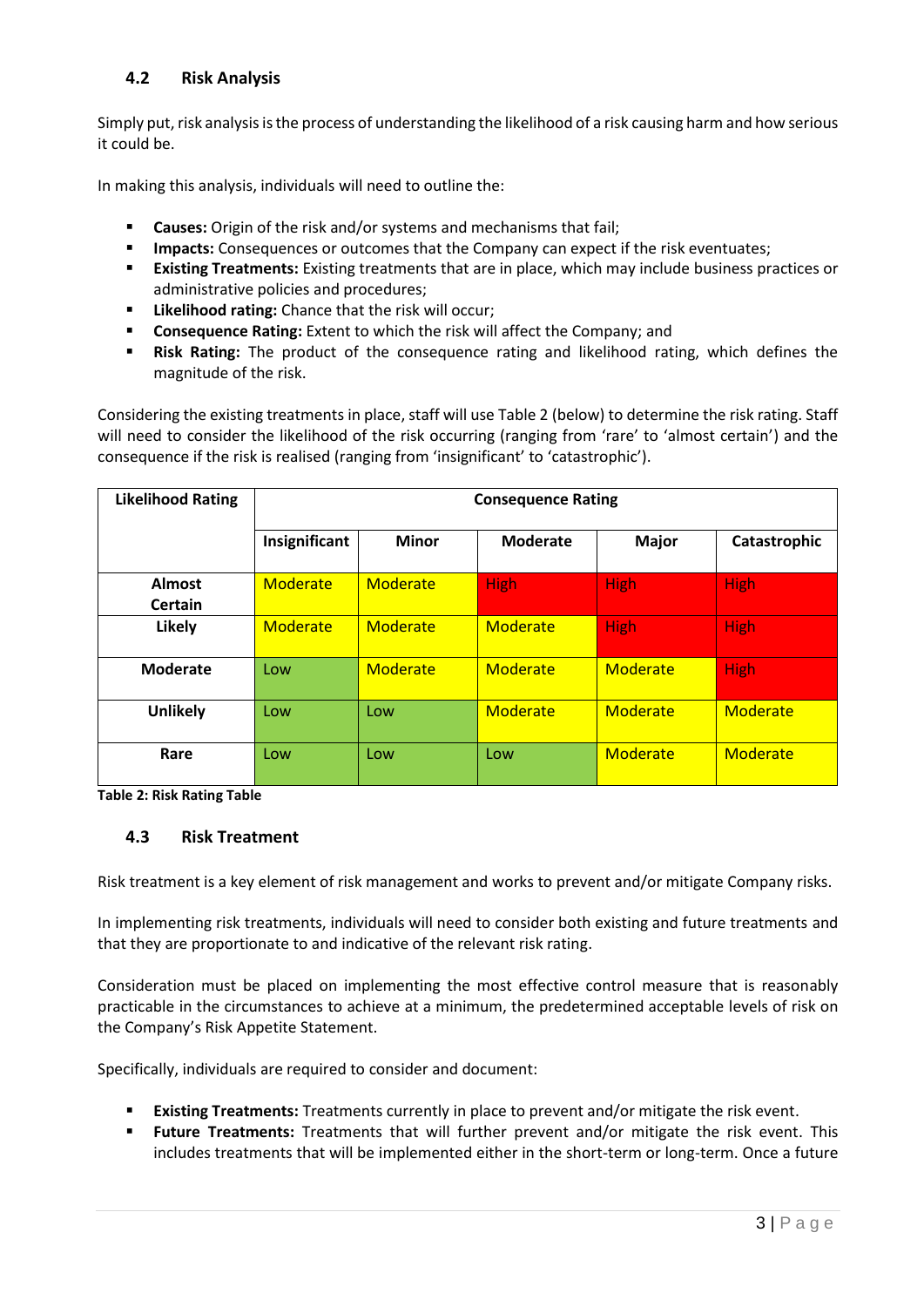treatment has been implemented, it will become part of usual business practice and be considered an existing treatment.

- Action Owner: Person responsible for implementing existing or future treatments. This may not be the Risk Owner but are generally assigned the role by the Risk Owner.
- **Resolution/Review Date:** The date the treatments will be resolved or reviewed. The Action Owner and Risk Owner are responsible for ensuring that risk treatments are implemented in accordance with the resolution/review date.

#### **4.4 Monitor and Review**

Continuous monitoring and evaluation of the risks and mitigation measures is critical to ensuring the effectiveness of the Company's Risk Management system.

The Risk Owner is required to review:

- Risk events, causes and impacts;
- Risk ratings to ensure appropriateness;
- Existing and future treatments (including resolution/review dates); and
- Potential further treatments if required.

Ongoing communication with the Risk and Compliance Team, Senior Management and the CEO will assist in the overall monitoring of the individual Company risks, as well as the internal and external risk climate.

#### **4.5 Reporting**

The Risk and Compliance team are responsible for fulfilling the Company's reporting requirements internally, to the Board and to external stakeholders as required.

The frequency and method of internal reporting may vary and should reflect the significance of the individual and collective risks on the Company Risk Register.

The Risk and Compliance team will regularly review the Company's Risk Register and provide updates to the Director of Corporate Services and CEO as appropriate.

An annual Summary report must be compiled and submitted to the CEO and Board to facilitate their review, analysis and external reporting in compliance with their Corporate Governance requirements.

## **5. Risk Context**

Spacetalk is a Public Company listed on the Australian Stock Exchange since 2004 (ASX code: MWR).

Spacetalk operates two distinct businesses:

- **EXECT** Spacetalk which was founded in 2002, when we discovered the use of SMS as a breakthrough and effective new way for school to communicate to parents, in particular in their child's absence from school. We then went on to create the world's first SMS-based automated student absence notification solution and many other important innovations since then. We are recognised as a global leader and pioneer in socially responsible and technology enabled school communication.
- **Spacetalk** which is regarded as the market leader in the new and emerging product category of children's smartwatch + mobile phones. Spacetalk is an all-in-one children's smartwatch, mobile phone and GPS device that allows parents and children to be in constant contact without exposing their kids to the dangers of social media apps and unrestricted access to the internet.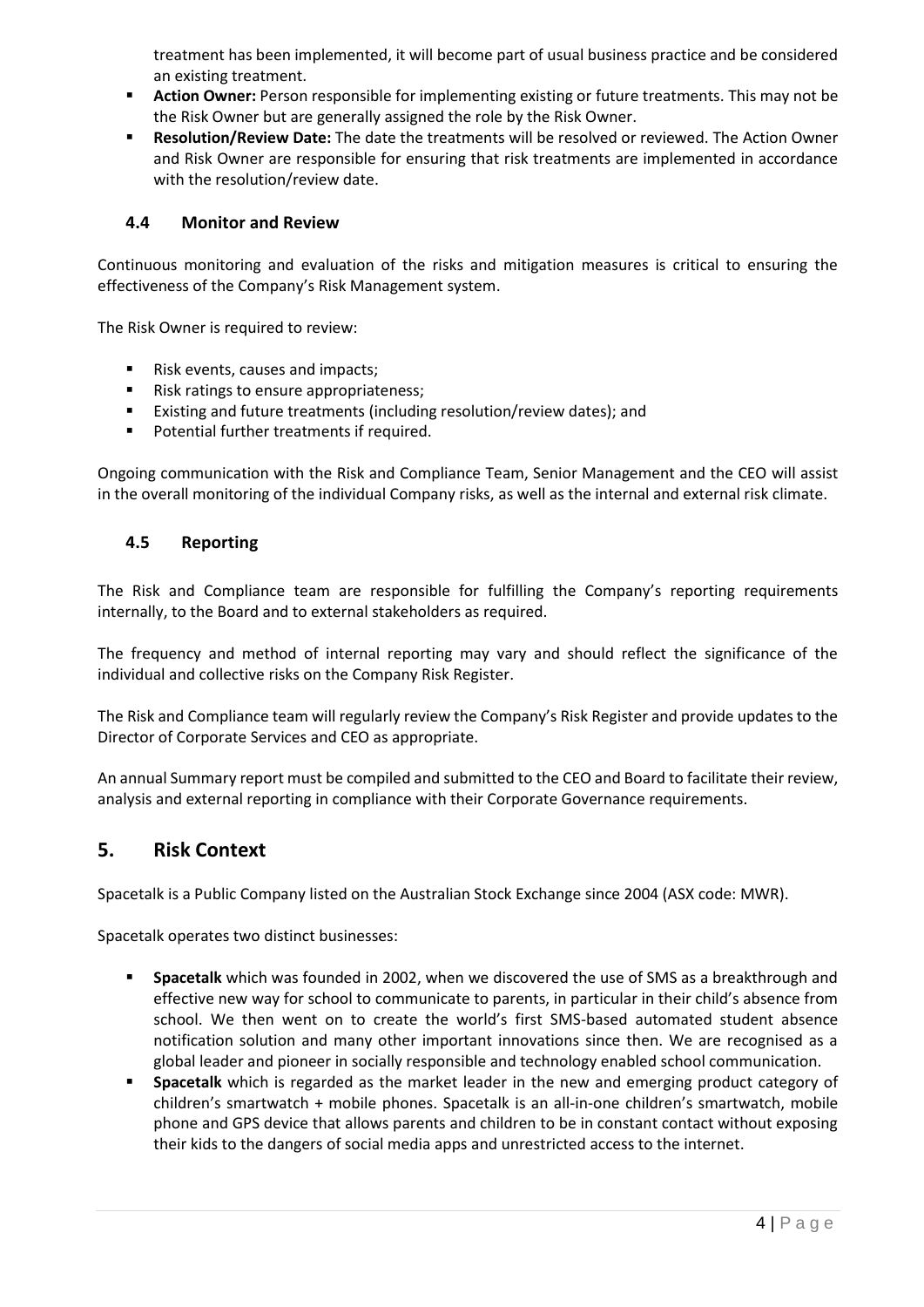Spacetalk operates in an ever-changing technology industry and as such, risk is inherent in all our operations and company strategies. Effective risk management is pivotal to enabling the ongoing growth and success of Spacetalk's business.

Embedding risk management principles and system into strategy development and day to day business operation processes is critical to achieving strong and beneficial commercial outcomes.

In addition to being inherent in our operations, risk management is also essential in all decision making and management processes.

## **6. Risk Management Objectives**

Spacetalk has a number of key objectives in regard to risk management:

- Promote a company-wide approach by integrating risk management processes into each of the following areas:
	- Company strategy, project management, operational processes and decision making;
	- Audit, insurance and specialist risk functions; and
	- Compliance and general governance functions.
- Provide appropriate, consistent and transparent ownership and accountability for risk management;
- **E** Ensure the timely identification, management and mitigation of company-wide risks;
- **EXECUTE:** Encourage the proactive recognition of external factors that may affect the achievement of strategic objectives;
- Promote consistency, transparency and confidence in management decision making;
- Encourage the taking of measured and calculated risks in our pursuit of innovation:
- **E** Ensure our ongoing compliance with good corporate governance and risk management regulations and principles; and
- Protect the interests of Spacetalk shareholders.

## **7. Risk Management Accountabilities**

## **Spacetalk Board**

The Board is responsible for:

- Approving and monitoring the implementation of policies governing SPACETALK's risk management system and internal controls, including this policy.
- **■** Monitoring Spacetalk's compliance with obligations governing company operations.
- Regularly reviewing Spacetalk's risk register and Tier 1 risks, ensuring appropriate controls and protections in place consistent with the Spacetalk Risk Appetite Statement.

## **Chief Executive Officer**

The Chief Executive Officer (CEO) is responsible for:

- **■** Managing Spacetalk in accordance with the strategy, business plans and policies approved by the Board, including this Policy.
- Managing the implementation of this Policy and promoting a positive risk culture within Spacetalk.

## **Spacetalk Risk and Compliance Team**

The Risk and Compliance Team is responsible for:

Accountability to the CEO in identifying, assessing, managing, reporting, reviewing and monitoring risks that may impact the achievement of S Spacetalk's strategic, operational and commercial objectives company-wide.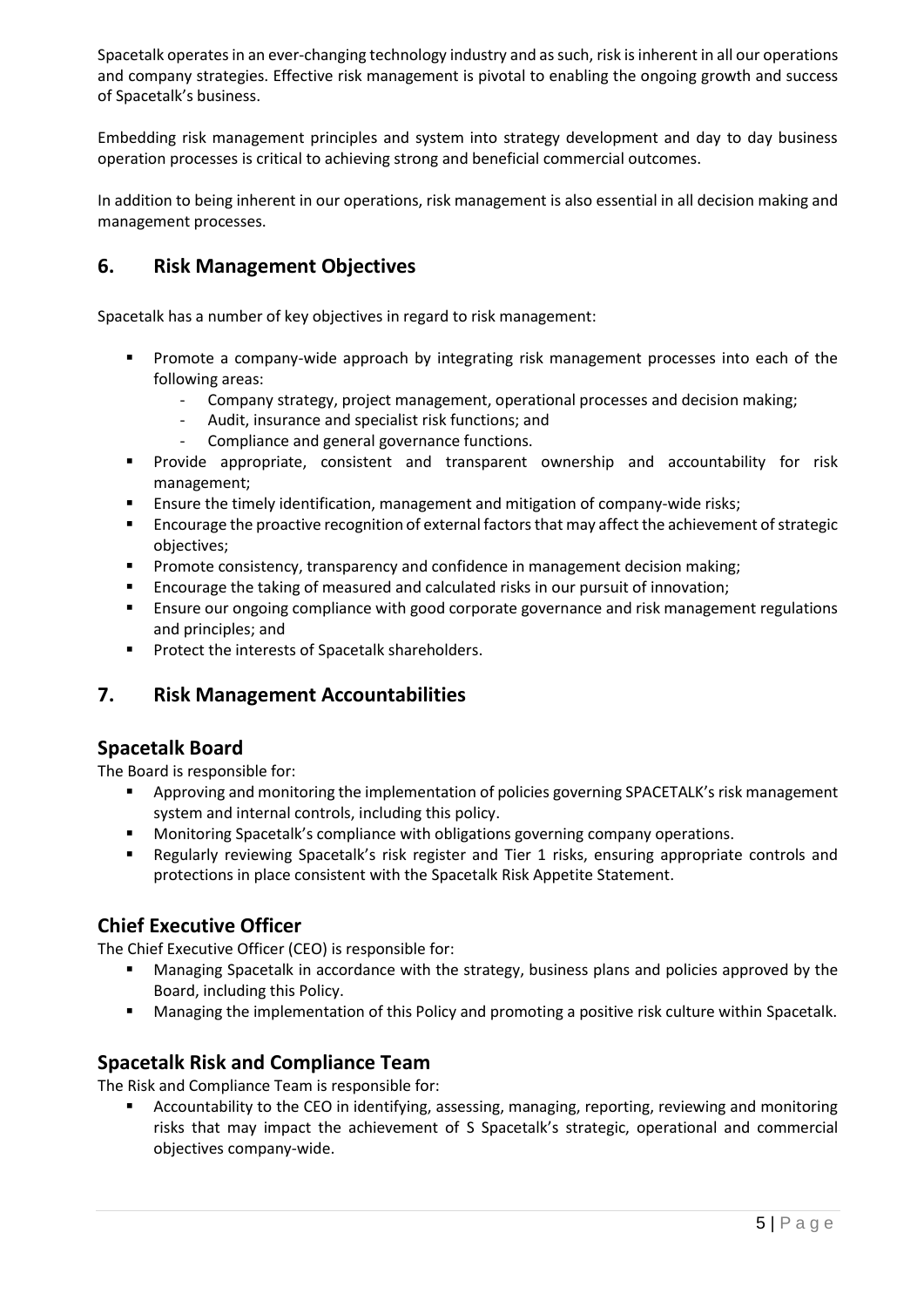- Working with Senior Management Team to review all material risks and ensure the implementation and ongoing management of operational mitigation controls within each department.
- Ensuring that there are systems in place to maintain adherence to this Policy.
- Regularly review and recommend to the Board for approval, Spacetalk's risk register with reporting of Tier 1 risks, mitigation controls and insurance protections in place.
- Monitor the effectiveness of Spacetalk's risk policies, procedures and management practices, including through internal audit and review processes.
- Review all material risks and discuss with management the operation and implantation of mitigating controls.

## **Senior Management Team**

The Senior Management Team is responsible for:

- Assisting the business to implement risk management practices within their relevant department in accordance with this policy.
- Ensuring that there are systems in place to maintain adherence to this policy.
- Identifying, reporting and monitoring risks within their relevant department in accordance with this policy.
- Supporting the Spacetalk Risk and Compliance Team in assessing, managing and reviewing risks within their relevant department as directed.

## **Risk Owners**

Risk Owners are responsible for:

- Supporting the Spacetalk Risk and Compliance Team in assessing, managing and reviewing risks within their relevant department as directed.
- **•** Supporting the Spacetalk Risk and Compliance Team in proposing and implementing risk mitigation controls.
- Supporting the Spacetalk Risk and Compliance Team in ongoing risk reporting requirements and communication between other Risk Owners or contributors.

## **Employees**

Employees are responsible for:

- **■** Adhering to the risk management practices within their relevant department in accordance with this policy.
- Advising the relevant Manager or member of the Risk and Compliance Team of potential or current risks.
- Reporting incidents of non-compliance of this policy to Manager or member of the Risk and Compliance Team.
- **E** Support Senior Management Team, Risk and Compliance Team and or Risk Owners in their management of risks according to this Policy.

## **8. Policy Availability**

All new and existing employees will be informed about and understand this policy. Each employee will have access to this policy.

Relevant employees will receive training in their role and responsibilities under this Policy. Further information and training will be provided on request as required.

In so far as this policy imposes any obligations on the Company, those obligations are not contractual and do not give rise to contractual rights. To the extent that this Policy describes benefits and entitlements for employees, they are discretionary in nature and are also not intended to be contractual.